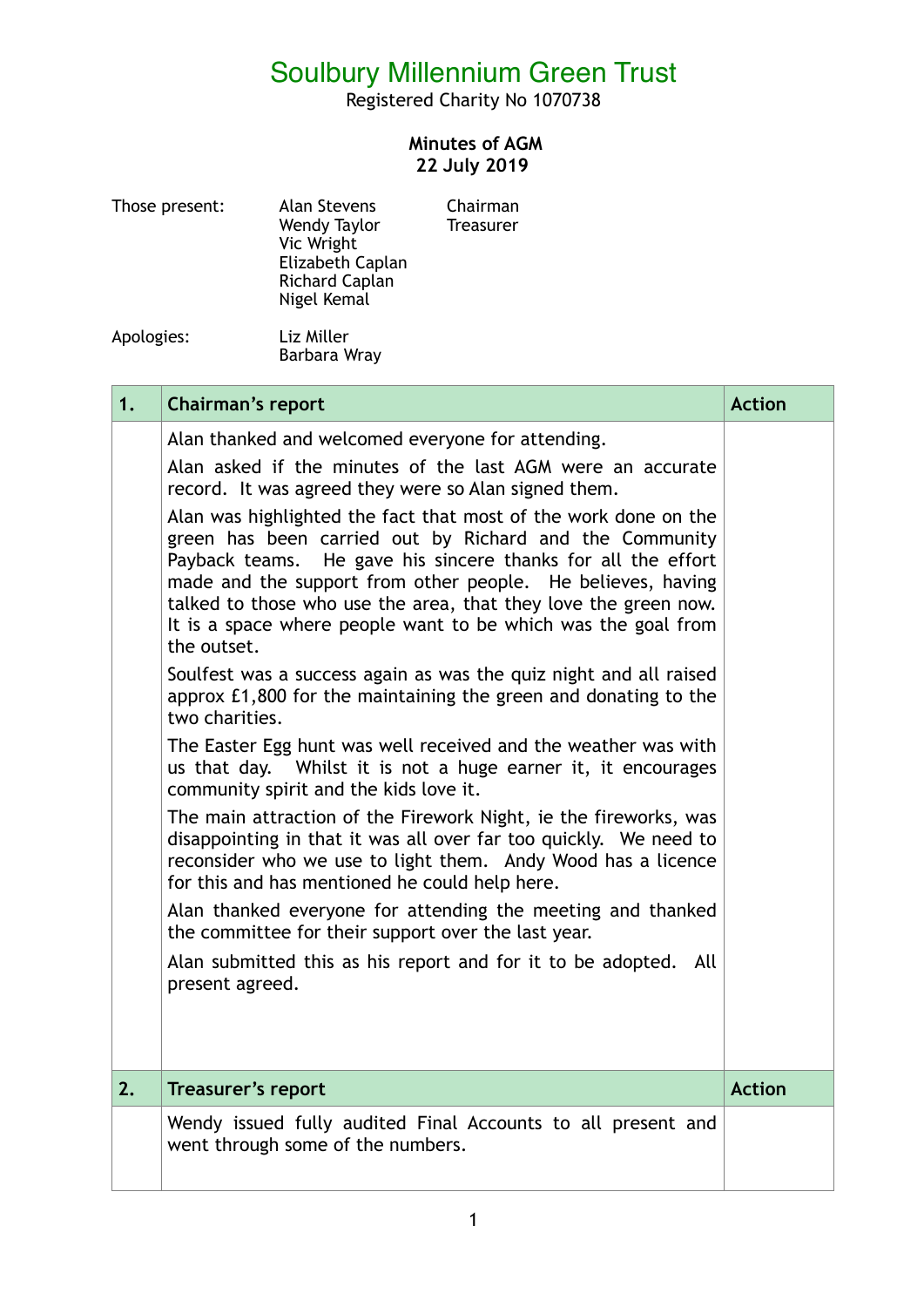## Soulbury Millennium Green Trust

Registered Charity No 1070738

| $\sim$<br>$\sim$<br>to £49,201.<br>$\sim$<br>$\sim$<br>coffers. | - Fundraising (income) was up from £4,104 to £4,964. The<br>Bonfire Night was sponsored this year and the SMG was<br>the beneficiary of this year's Singalong.<br>Maintenance cost dropped from £1,377 to £994 which<br>included an excavator hire charge.<br>Sundry expenses were up from £1,756 to £3,080. Our<br>auditor has put the costs of fundraising under this heading<br>which accounts for £2,901.<br>Income over expenditure for the year was £76.<br>The accumulated fund on the Balance Sheet is up by £76<br>Depreciation for 2017/18 is £577 giving a net book value<br>of fixtures and equipment of £5,558.<br>The Vale Lottery and donations have added £367 to the |  |
|-----------------------------------------------------------------|---------------------------------------------------------------------------------------------------------------------------------------------------------------------------------------------------------------------------------------------------------------------------------------------------------------------------------------------------------------------------------------------------------------------------------------------------------------------------------------------------------------------------------------------------------------------------------------------------------------------------------------------------------------------------------------|--|
|                                                                 | Bonfire Night profit was £637 and the Quiz Night took £180.<br>The Easter Egg hunt took £93 and received a donation of                                                                                                                                                                                                                                                                                                                                                                                                                                                                                                                                                                |  |
| chocolate eggs.<br>40 members at present.                       | 100 Club has taken £540 this year, down on last as there are only                                                                                                                                                                                                                                                                                                                                                                                                                                                                                                                                                                                                                     |  |
|                                                                 | Wendy is still continuing to change to Lloyds from CAF bank but<br>it is proving to be a very frustrating exercise. She has sent a<br>letter of complaint to Lloyds and awaiting a response.                                                                                                                                                                                                                                                                                                                                                                                                                                                                                          |  |
| charity that will.                                              | £400 to each of the charities for Soulfest 2018. It was<br>commented that neither YoungMinds or the PTSD charity seem to<br>be interested in coming to collect their cheques which<br>considered to be least they could do considering all the time and<br>effort gone into acquiring the money for them. We need some<br>PR out this at least. The PTSD charity is proving very difficult to<br>contact so the donation will be ring-fenced for a year. It was<br>also decided that in future any charity we consider will be<br>contacted to ensure they will attend a presentation of the<br>cheque to them. If they cannot be bothered we move on to a                            |  |
| before they occur.                                              | Wendy expressed concern that despite all efforts for fundraising<br>we seem to have only made £76 over the year. Whilst the<br>reserves are there for the purpose of maintaining the green and<br>the costs of this process she doesn't want to see this fall too<br>much more. She asked that all those present are aware of the<br>bottom line and, whilst purchases/repairs/replacements are<br>necessary, can we please get a quote (not an estimate) for works                                                                                                                                                                                                                   |  |
| present agreed.                                                 | Wendy submitted this as her report and for it to be adopted. All                                                                                                                                                                                                                                                                                                                                                                                                                                                                                                                                                                                                                      |  |